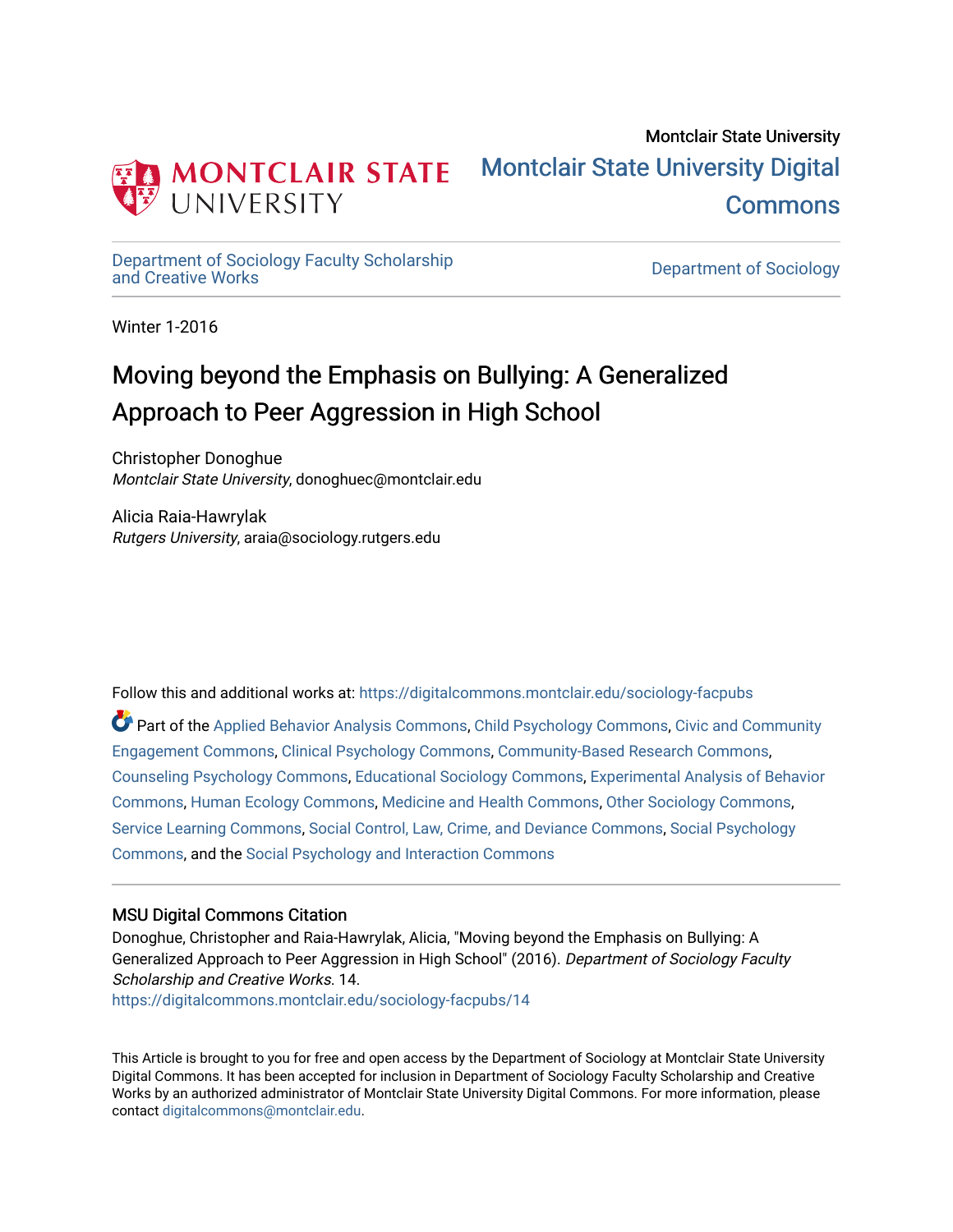# Moving beyond the Emphasis on Bullying: A Generalized Approach to Peer Aggression in High School

*Christopher Donoghue and Alicia Raia-Hawrylak*

Heightened attention to bullying in research and in the media has led to a proliferation of school climate surveys that ask students to report their level of involvement in bullying. In this study, the authors reviewed the challenges associated with measuring bullying and the implications they have on the reliability of school climate surveys. Then they used data from a sample of 810 students in a large public high school in New Jersey to evaluate the merits of using a more generalized definition of aggression in school climate research. Similar to national surveys of bullying, the authors found that boys were more likely than girls to be involved as aggressors, victims, and victim-aggressors for verbal aggression, physical aggression, threats, and damage to property. Girls were more likely to be involved in social aggression. Few differences were observed in aggressive behaviors by grade, but grade level moderated the differences by gender for all types of aggression. The findings demonstrate what school social workers can expect to learn about school climate by using a survey instrument to measure the prevalence of specific categories of aggression that do not include the requisite power differential, a minimum duration of victimization, or an intentionality test.

KEY WORDS: *bullying; high school; peer aggression*

Bullying is one of the most discussed and researched phenomena facing children and adolescents in the United States. Children who bully others are the subject of many individuallevel studies that isolate personality characteristics such as self-esteem (Gendron, Williams, & Guerra, 2011) and disorders such as depression and anxiety as factors associated with being a bully or a victim (Kaltiala-Heino, Rimpelä, Marttunen, Rimpelä, & Rantanen, 1999; West & Salmon, 2000). Reports of bullying that purportedly lead to suicide or mass violence have been widely covered in mass media, and these stories have added pressure on lawmakers to take a firm stance against bullying in schools. In response, legislative bodies have constructed laws that seek to impose disciplinary consequences for children who engage in a wide variety of aggressive acts, such as physical or social aggression, cyber attacks, harassment, and intimidation, all in the name of a broad-based antibullying effort.

Although there is obvious merit in promoting awareness of these harms, Collins (2011) has noted that there is no basis for the idea that *bullying*, or repeated acts of aggression committed by a stronger individual (or group) on a weaker individual (or group), is on the rise. Bullying is just one of the many forms of aggression, such as scapegoating, individual honor contests, and intergroup fights, that are commonplace in institutions of both children and adults. It has also been noted that overly broad definitions of the term "bullying" create confusion and can result in difficult cases of litigation (Cascardi, Brown, Iannarone, & Cardona, 2014). Carrera, DePalma, and Lameiras (2011) have described this problem as a lack of conceptual consensus that can hamper comparative research on aggressive behaviors and cloud information used for the development of responsive prevention strategies (Carrera et al., 2011).

In this article, we analyze the main components of the most widely accepted definition of bullying and take account of the challenges encountered in its measurement. We then review studies of nationallevel data on bullying and consider the ways in which decisions about how to measure bullying have influenced the reported scope of how large the problem is in schools. Finally, we examine the results of a school climate survey that piloted a new set of measures for generalized forms of peer aggression, instead of bullying. The goals of this study are to assess the problems that arise from using bullying as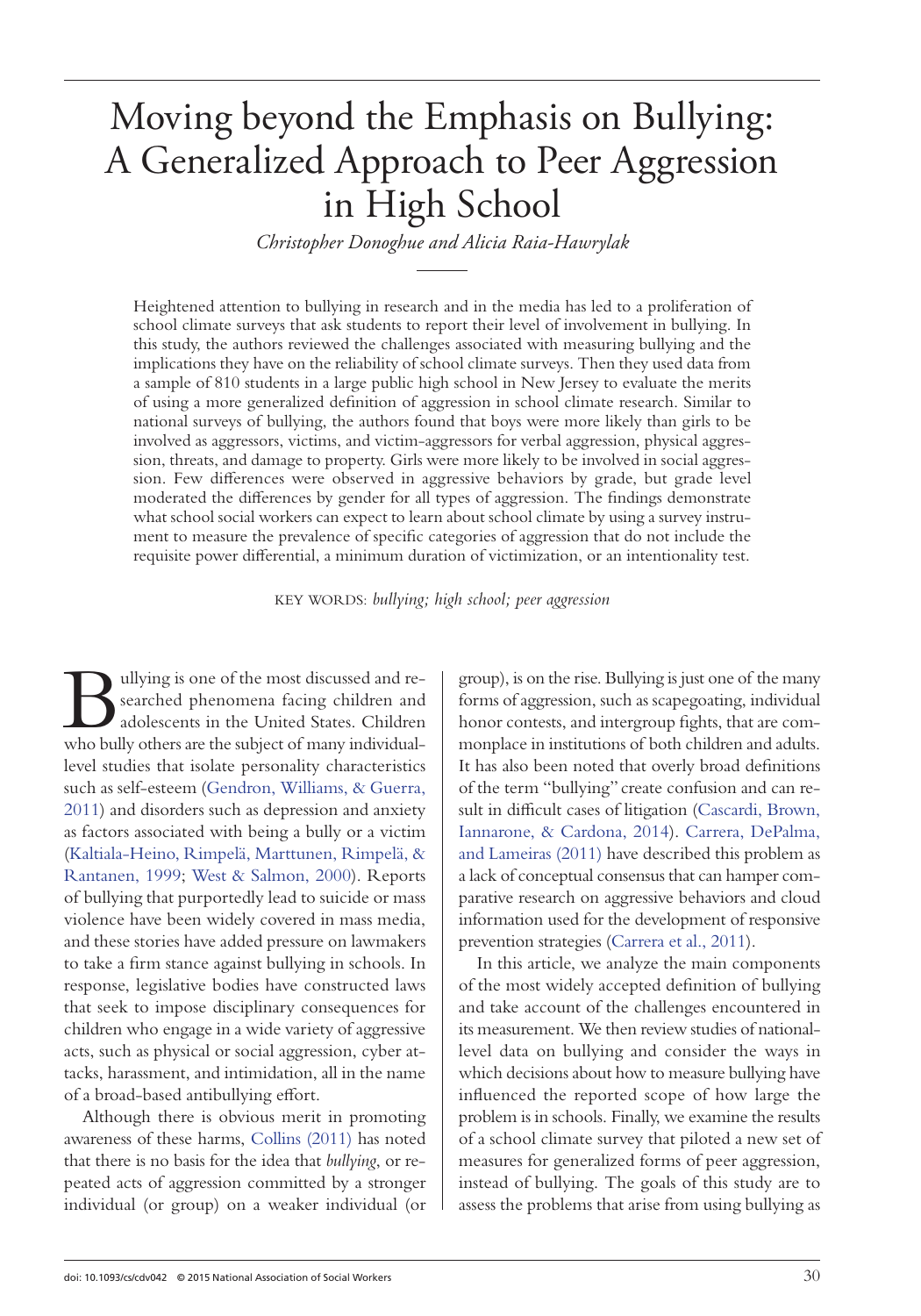an umbrella term for all acts of aggression and to propose a new approach for measuring aggression as a component of school climate without restricting student responses to the confines of a rigid definition of bullying or counting every aggressive act they report as a bullying incident.

# LITERATURE REVIEW

In the classic definition of bullying, Olweus (1993) referenced purposeful and repeated negative acts committed by one person against another, in a situation where the aggressor has more power than the victim. This description is used most commonly in the academic literature, but competing definitions are often found in legislation, in school policies, in the media, and among the members of school communities, including children. For example, Vaillancourt et al. (2008) found that when Canadian youths ages eight to 18 years were asked to construct their own definitions of bullying, nearly all of them emphasized negative behaviors; however, only 1.7 percent of young respondents included intentionality, 6 percent included repetition, and 26 percent included a power differential. The study also found that students who were given a standard definition of bullying reported less victimization than those who were enabled to use their own definition. Similarly, Kert, Codding, Tryon, and Shiyko (2010) found that respondents provided with a definition of the word "bully" reported significantly less bullying behavior than those not exposed to the word or its definition.

In a qualitative study exploring reasons why students do not seek help or report to adults, deLara (2012) found that the definition of bullying proposed by Olweus (1993) and used in schools can be problematic when it differs significantly from youths' experiences. Youths generally defined bullying as "when someone is mean" yet were aware of the differences between their definitions and those of adults; in some ways this awareness mapped onto fears of not being taken seriously if they were to report instances of victimization (deLara, 2012). Monks and Smith (2006) explored the role of age and experience in students' coding of behaviors as bullying. Younger children were found to be more inclusive in their definition, whereas older children were more constrained by their awareness of definitional conditions of repetition and "power asymmetry" (Monks & Smith, 2006). Monks and Smith concluded that experience does not strongly influence definitions of bullying, but "cognitive capacities" for distinguishing across various dimensions of behavior account for age-graded differences.

Additional work has identified various subcategories of bullying behavior according to where it takes place, the reciprocal nature of the action as proactive or reactive, and the relational and even gendered nature of particular types of behaviors (Hong & Espelage, 2012). In a review article, Hong and Espelage (2012) used Bronfenbrenner's ecological framework to review risk factors for aggressive behavior within various contextual levels. The effects of micro-level relationships with parents and peers and school connectedness in general were responsible for the most direct influence on bullying behavior (Hong & Espelage, 2012).

Student definitions of bullying may also be influenced by their individual characteristics, their actions, and their perceptions of self. Students who acknowledge involvement in aggressive activities have been found less likely to define those acts as forms of bullying (Boulton, Trueman, & Flemington, 2002). Similarly, in a study by Monks and Smith (2006) in which students of various ages were given cartoons to define as bullying or not bullying, aggressors were far less likely to identify the cartoons as bullying. Furthermore, girls have been found more likely to consider the impact on the victim (Frisén, Holmqvist, & Oscarsson, 2008; Naylor, Cowie, Cossin, de Bettencourt, & Lemme, 2006), and boys have been found more likely than girls to include a power differential in their definition of bullying (Frisén et al., 2008). Some evidence suggests that students decide that bullying has occurred only when a sufficient amount of harm has been caused to the victim (Donoghue, Rosen, Almeida, & Brandwein, 2015; Guerra, Williams, & Sadek, 2011), and students may downplay the extent of the harm that they perceive occurring in these situations (Teräsahjo & Salmivalli, 2003).

Qualitative research has found that students, parents, and teachers have difficulty deciding what constitutes a power imbalance and when an incident is serious enough to be considered bullying (Mishna, 2004). According to Chan (2009), the challenges of applying the standard of a power differential are numerous. Because most dyadic social relationships involve a number of characteristics that could lead to power imbalance, such as an age difference, body size, or a greater degree of experience or popularity, there are many types of conflict that may be more rightly described as an abuse of power than as an act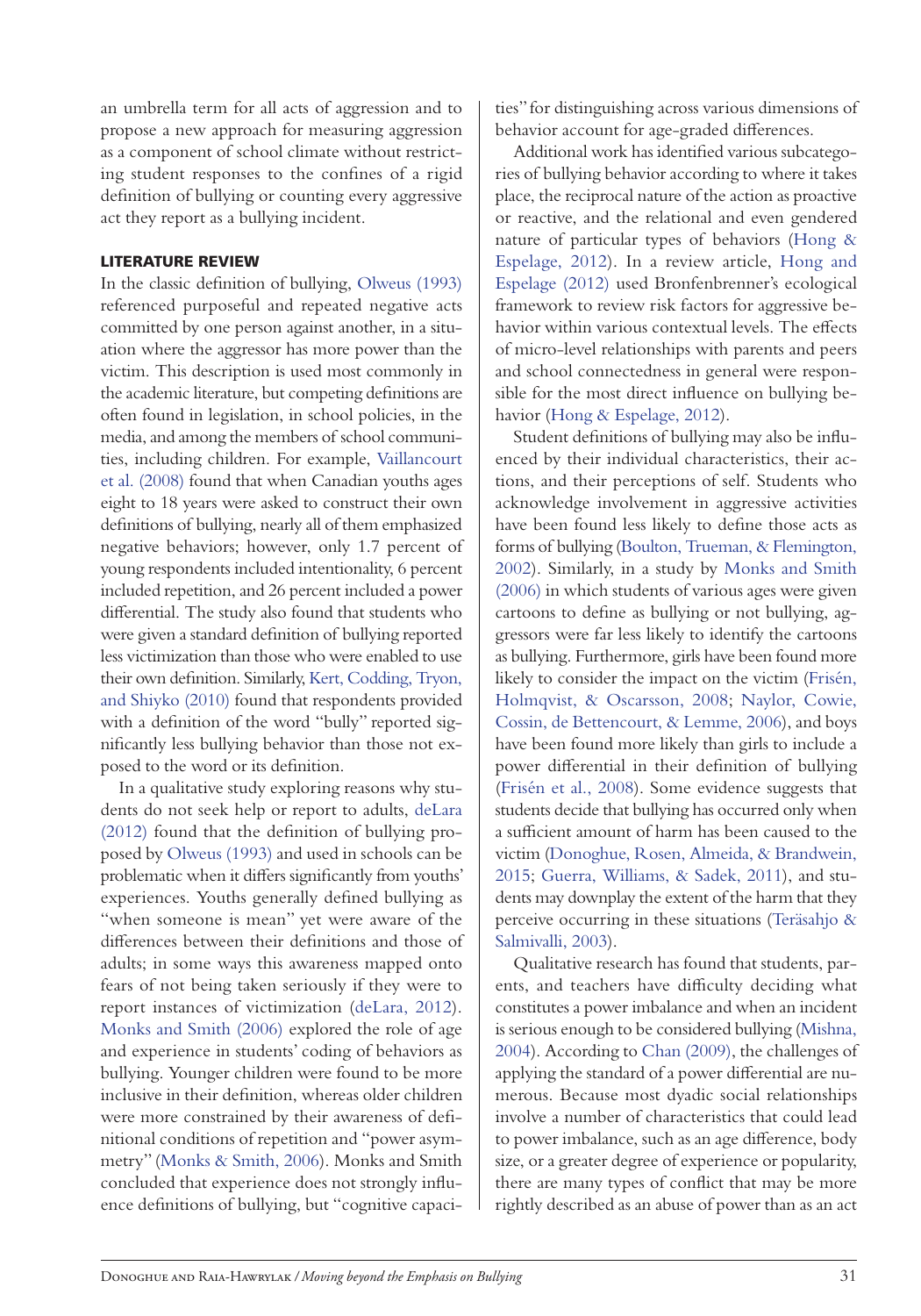of bullying; and viewed in retrospect after an aggressive incident has occurred, it is a reasonable tendency for observers to view the situation through the traditional lens that assumes the aggressor must have more power.

The intention to do harm to the victim has also been cited as a subjective criterion that evades measurement in research (Carrera et al., 2011). In Cunningham, Cunningham, Ratcliffe, and Vaillancourt's (2010) focus group research, students reported that incidents labeled cyberbullying were often attempts at humor that had unintended effects, or were acts of retaliation by students who had been victimized by other means in the past. In another study of Taiwanese secondary school students and educators, students were less likely than educators to believe that malicious intent was behind aggressive acts (Cheng, Chen, Ho, & Cheng, 2011).

The evolution of multiple definitions of bullying may be due to the measurement challenges posed by requiring a minimum duration of repeated aggression, and the presence of a power differential between the aggressor and the victim. In surveys such as the School Climate and Bullying Survey, which is frequently used in studies of bullying (Ashbaughm & Cornell, 2008; Eliot, Cornell, Gregory, & Fan, 2010; McConville & Cornell, 2003), students are asked to count an incident as bullying only if the aggressor has more power than the victim. The respondents are told to ignore conflicts between people of the same strength. The requirement of the power differential may be problematic because of its subjective nature. It may be difficult for youths, as well as adults, to assess and conceptualize what is meant by "strength" (Chan, 2009). Possible definitions of power might include physical size, prowess, popularity, and the ability to incite fear, but it is unclear how a child, teacher, or parent should make these comparisons between the aggressor and the victim. Less visible forms of power may be present as well, such as superior intelligence, a broader vocabulary, the capacity to engage in effective premeditation, and the awareness of a potential victim's greatest vulnerabilities. By coming forward to report a case of victimization, a child or adolescent may be risking further stigmatization by acknowledging that he or she was the weaker individual in the conflict. Collins (2011) has argued that an increasing number of aggressive incidents that do not meet the traditional definition of bullying still end up being categorized as bullying.

# MEASURING PEER AGGRESSION AND BULLYING IN SCHOOL

Estimates of the prevalence of bullying in schools are confounded by the lack of consensus in how to define it. Using the traditional definition of bullying with a power differential, Nansel, Haynie, and Simonsmorton (2003) used national data collected in 1998 to estimate that 16.9 percent of students in grades 6 through 10 were bullied either sometimes or at least once or twice, whereas 19.4 percent had bullied others sometimes, or at least once or twice per week. A larger portion of the sample (29.9 percent) reported having been engaged as a bully and a target. In another national survey conducted by the National Education Association, school personnel were asked to report the extent to which they found bullying to be a problem in schools (Bradshaw, Waasdorp, O'Brennan, & Gulemetova, 2011). In this study, bullying was defined as "intentional and repeated aggressive acts" that are often characterized by a power differential. Eighty-nine percent of teachers reported that they had witnessed bullying at least once per month, and 44 percent described it as a moderate or major problem.

The School Crime Safety Supplement to the National Crime Victimization Survey (SCS/NCVS) provides more recent estimates. This survey does not instruct the respondent to apply the power differential criterion; however, it refers to aggressive acts as "bullying." During the 2010–2011 academic year, 27.8 percent of 12- to 18-year-old students reported having been bullied at school on at least one occasion. More specifically, 17.6 percent said that they had been made fun of or insulted; 18.3 percent had been the subject of rumors; 5 percent had been threatened with harm; 7.9 percent had been pushed or shoved; 3.3 percent had been made to do things they did not want to do; 5.5 percent had been excluded by others on purpose; 2.8 percent had had their property damaged; and 9 percent had been bullied with technology.

The SCS/NCVS also allows for comparisons by grade and by gender. In 2010–2011, 31.4 percent of girls and 24.5 percent of boys reported being bullied during the year. For girls, the most likely form of victimization was rumor spreading, with 23.8 percent reporting to have been a victim of such an act. For boys, being made fun of or insulted was the most likely form at 16.2 percent. Students in grades 6 through 8 were more likely than students in grades 9 through 12 to say they had been victimized.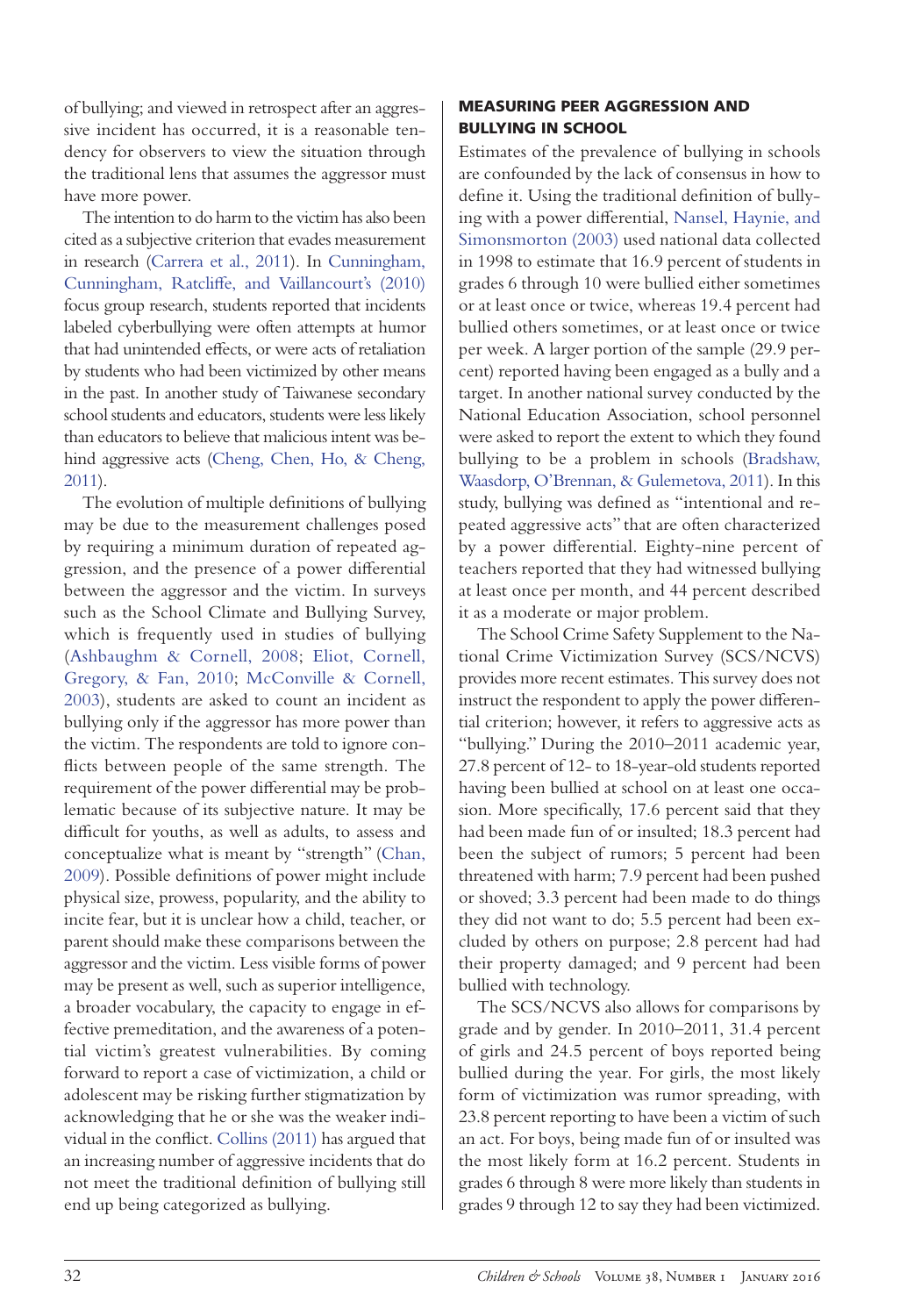Among high school students, sophomores reported the highest level at 28 percent, followed by freshmen at 26.5 percent. Juniors and seniors reported less victimization at 23.8 percent and 22 percent, respectively. In all grades, students were most likely to report that they had been a victim of rumor spreading, followed by having been made fun of or insulted.

Recognizing that schools are interested in reducing all forms of aggression, Finkelhor, Turner, and Hamby (2012) have called for policies that would enable schools to devote less time trying to discern whether negative behaviors constitute a prescribed definition of bullying, and instead move "beyond bullying to include peer sexual assault, dating violence, gang violence and single episode assaults" (p. 274). In states such as New Jersey, in which school social workers, counselors, and school psychologists are designated as antibullying personnel, there is an increasing need for these professionals to be particularly responsive to forms of aggression that fit the standard definition of bullying, regardless of whether this type of aggression is the most frequent or harmful in their school.

In this study, we piloted a new school climate questionnaire that seeks to measure the frequency of a broad set of aggressive acts commonly identified as forms of bullying, but without using the term "bullying," or asking students to consider a power dimension, a minimal duration of the behavior, or intentionality. The objective of the survey was to provide the school's antibullying personnel with a more inclusive picture of the aggression that students experience by aggression type, gender, and grade level. The results enabled administrators at the school to develop a targeted approach to addressing aggression in their school.

#### **METHOD** Sample

The sample for this study consisted of students attending a large suburban high school in a middleclass area of New Jersey. Recruitment letters and consent forms for parents were sent home with students in all grades. In accordance with New Jersey P.L. 2001, c.364 (C.18A:36-34), regarding surveys on antisocial behavior, parents were required to provide written informed consent to enable their children to participate. As an incentive, we offered all students returning their form a chance to win one of four \$25 gift cards. Entry into the raffle required only that the forms be returned. Participation was not required. Students over the age of 18 were given a separate adult consent form on the day of the survey. After a two-week period, 74 percent of the students had returned their consent forms, with 77 percent of them granting parental consent. The sample was further reduced by students who missed school on the day of the survey and those who chose not to participate. Recent guidance from the Human Rights Campaign (HRC) recommends asking about gender presentation whenever possible but without calling unnecessary attention to transgender status (HRC, 2015). Because the school administration was interested in gender differences, we asked students to report their gender as male or female, or they could select the option for prefer not to answer. Those who did not answer the question were not included in the final sample because gender differences could not be detected. The final sample consisted of 810 students, or 46 percent of the student body and 83 percent of those who had been given parental consent. Each of the participating students completed the survey online, in a school computer lab, under the supervision of the research team.

# Measures

The questionnaire comprised questions on the frequency of several forms of aggression and victimization. For verbal aggression, students were asked how often they had been teased, called mean names, or insulted on purpose by other kids in the last month. They were also asked how many times they had done this to others. For both questions, the response choices included never, once or twice, about once per week, and several times per week. Students who said they had been victimized at least once or twice were coded as victims of verbal aggression. Those who said they had been the aggressor at least once or twice were coded as verbal aggressors. Students who reported that they had been an aggressor at least once or twice, and a victim at least once or twice, were coded as victim-aggressors. We also measured physical aggression, social aggression, threats, damage to property, and cyber aggression using the same question formats and coding schemes (see Table 1).

# Analysis Strategy

We began by assessing construct validity and internal consistency of the six types of victimization and the six types of aggression. A correlation matrix (not shown) of the four-item frequency of victimization in the last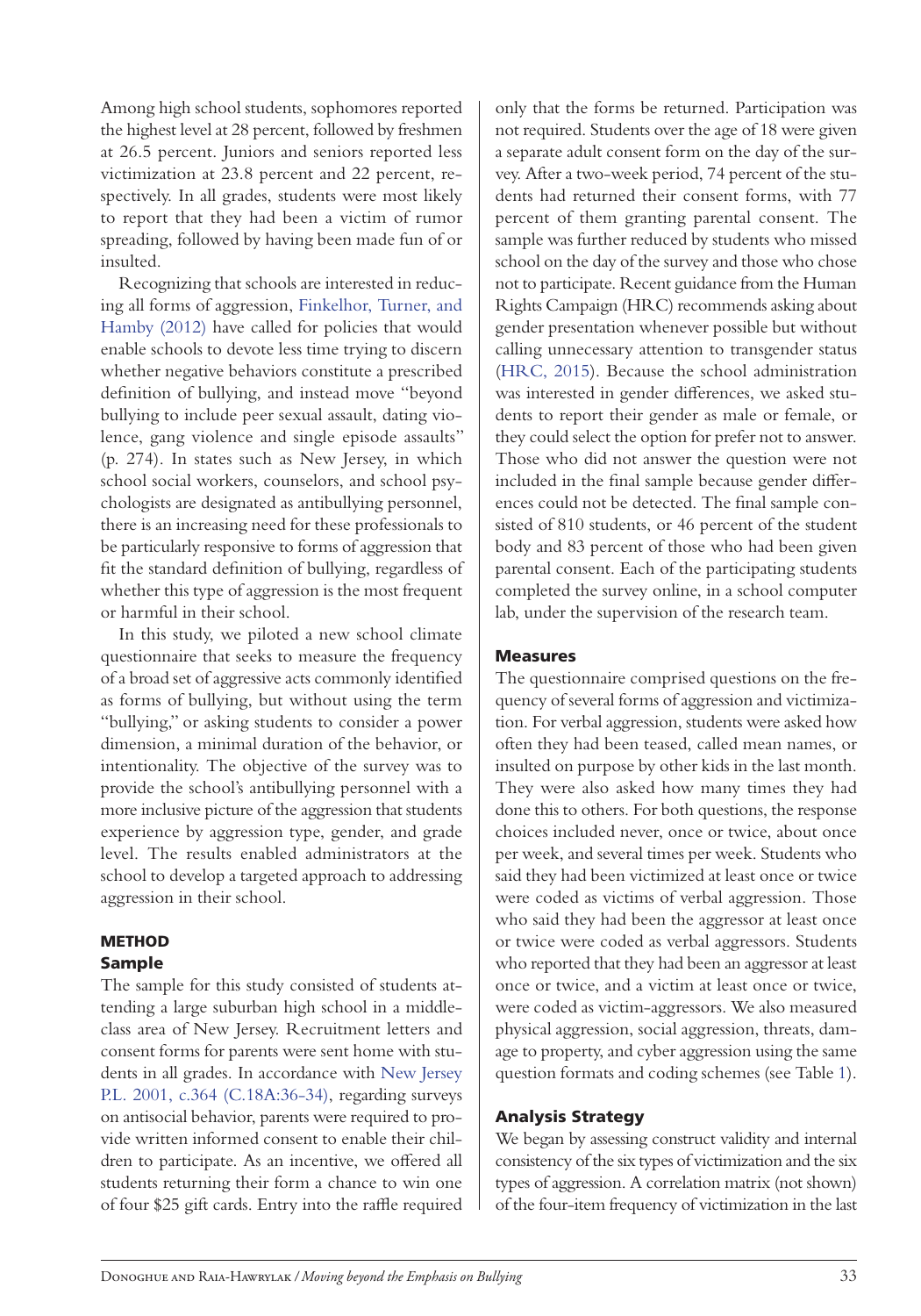#### Table 1: Aggression and Victimization Measures for Incidents Occurring in the Last Month

| <b>Type</b>         | <b>Measure</b>                                                                                                                                                                                                                |
|---------------------|-------------------------------------------------------------------------------------------------------------------------------------------------------------------------------------------------------------------------------|
| Verbal aggression   |                                                                                                                                                                                                                               |
| Victim:             | I have been teased, called mean names, or insulted on purpose by other kids.                                                                                                                                                  |
| Aggressor:          | I teased someone else, called them mean names, or insulted them on purpose.                                                                                                                                                   |
| Physical aggression |                                                                                                                                                                                                                               |
| Victim:             | I have been pinched, slapped, hit, kicked, shoved, or punched by another kid.                                                                                                                                                 |
| Aggressor:          | I pinched, slapped, hit, kicked, shoved, or punched another kid.                                                                                                                                                              |
| Threat              |                                                                                                                                                                                                                               |
| Victim:             | Someone threatened to hurt or fight me.                                                                                                                                                                                       |
| Aggressor:          | I have threatened to hurt or fight someone else.                                                                                                                                                                              |
| Social aggression   |                                                                                                                                                                                                                               |
| Victim:             | Someone told lies or spread rumors about me or tried to get people not to like me.                                                                                                                                            |
| Aggressor:          | I told lies or spread rumors about someone or tried to get people not to like someone.                                                                                                                                        |
| Damage to property  |                                                                                                                                                                                                                               |
| Victim:             | Someone tried to damage or destroy my things (such as a notebook, a book bag, or a cell phone) on purpose.                                                                                                                    |
| Aggressor:          | I tried to damage or destroy someone else's things (such as a notebook, a book bag, or a cell phone) on purpose.                                                                                                              |
| Cyber aggression    |                                                                                                                                                                                                                               |
| Victim:             | Another person wrote mean things about you, called you mean names, posted something to embarrass you<br>on purpose, or threatened you using the Internet, with a cell phone, in a computer game, or with other<br>technology. |
| Aggressor:          | I wrote mean things about someone else, called them names, posted something to embarrass them on purpose,<br>or threatened them using the Internet, with a cell phone, in a computer game, or with other technology.          |
| Victim-aggressors:  | Students who were both victims and aggressors.                                                                                                                                                                                |

month (never, once or twice, about once per week, and several times per week) for verbal aggression, physical aggression, threat, social aggression, damage to property, and cyber aggression showed a range of Pearson correlations from .19 (social aggression  $\times$  damage to property) to .41 (physical aggression  $\times$  threats), with a total of seven that were weak (below .30) and eight that were moderate (between .30 and .50). A composite victimization scale, averaging the six victimization frequency scores, showed a Cronbach's alpha of .72. For aggression against others, a correlation matrix (not shown) yielded associations between .22 (social aggression  $\times$  physical aggression) and .43 (damage to property × cyber aggression), with a total of two that were weak and 12 that were moderate. The Cronbach's alpha for a composite aggressor score, averaging the six aggression frequency scores, was .70. A preliminary analysis indicated that boys scored higher than girls on both the composite victimization scale (mean difference  $= .07$ ,  $p = .012$ ) and the composite aggression scale (mean difference  $=$  .10,  $p < .001$ ). An analysis of variance showed no significant differences in the composite victimization scale or the composite aggression scale by grade.

In the following section, the differences in the six victimization types and the six aggression types, as well as the variable for victim-aggressors (described previously) are examined individually. The comparisons are drawn between the percentages of those who were victimized, those who aggressed, and those who did both, at least once or twice in the last month compared with those who reported no involvement, for ease of interpretation. Independent sample *t* tests for the differences in the overall frequencies (never, once or twice, once per week, several times per week) of victimization and aggression confirmed the same results by both gender and grade.

# RESULTS

The initial sample comprised 56.6 percent female students and 40.5 percent male students. The remaining students (2.9 percent) either skipped the question on gender or selected prefer not to answer, and were excluded from further analysis. When describing their race, students were able to choose from multiple selections. Students identifying as white alone or white/multiracial, constituted 88.1 percent of the sample. Asians made up 6.8 percent, Hispanics or Latinos 5.4 percent, black Americans 3 percent, and American Indians or Native Americans 2.6 percent. Freshman-level students made up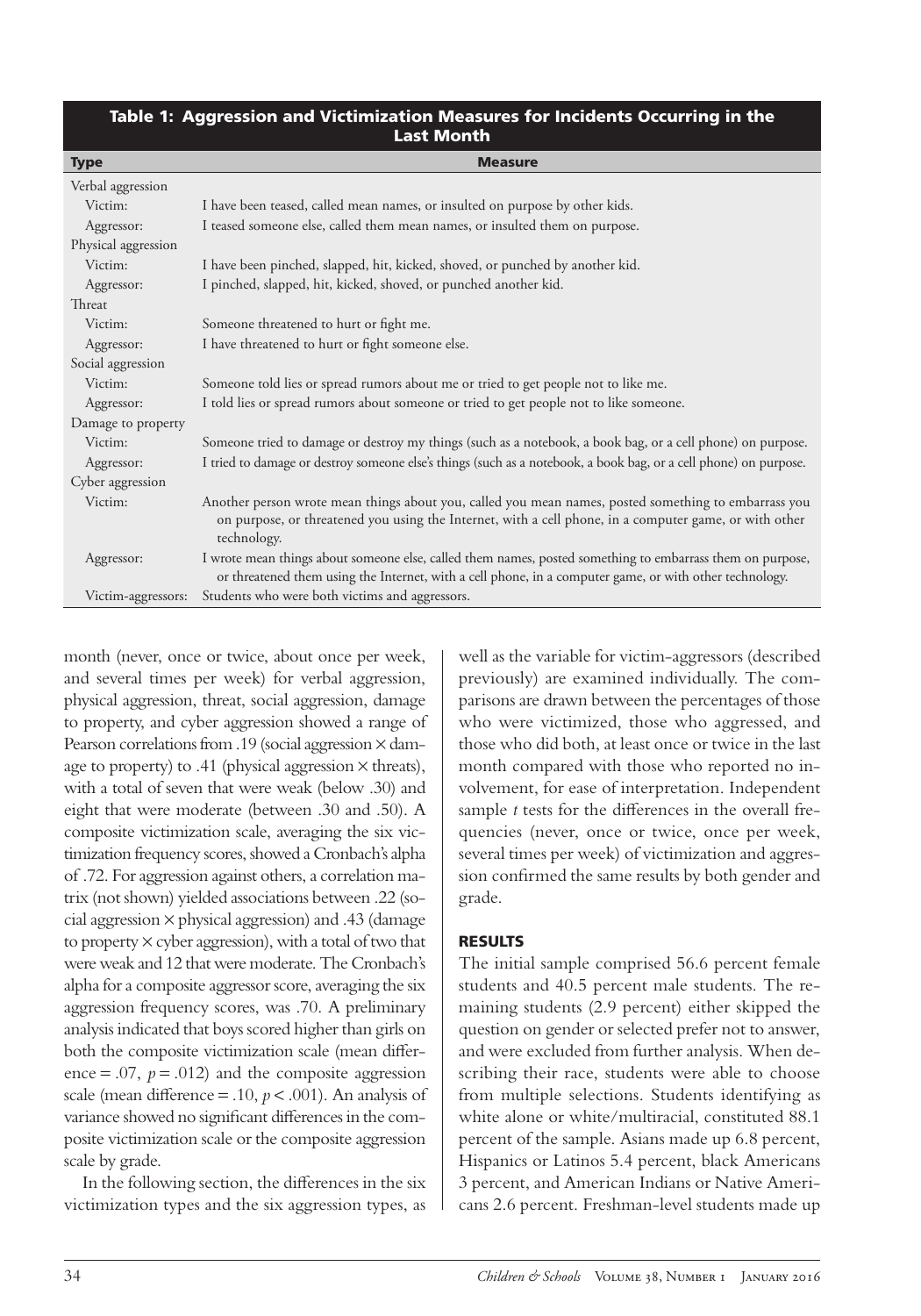| <b>Aggression Role</b> | <b>Male</b> | <b>Female</b> | t Score    | Grade 9           | Grade 10          | Grade 11 | Grade 12 | <b>F</b> Score <sup>a</sup> |
|------------------------|-------------|---------------|------------|-------------------|-------------------|----------|----------|-----------------------------|
| Verbal aggression      |             |               |            |                   |                   |          |          |                             |
| Victim                 | 62.1        | 56.4          | $1.65*$    | 57.3              | 52.5              | 59.8     | 64.6     | 1.86                        |
| Aggressor              | 54.0        | 33.4          | $5.81***$  | 40.2              | 38.3              | 39.9     | 50.1     | 2.55                        |
| Victim-aggressor       | 42.4        | 26.3          | $4.77***$  | 28.6 <sup>b</sup> | 29.0 <sup>b</sup> | 32.2     | 42.9     | $3.88**$                    |
| Physical aggression    |             |               |            |                   |                   |          |          |                             |
| Victim                 | 27.8        | 15.7          | $4.09***$  | 21.8              | 20.4              | 21.9     | 18.5     | 0.30                        |
| Aggressor              | 21.2        | 0.9           | $4.80***$  | 15.2              | 13.1              | 15.1     | 11.8     | 0.45                        |
| Victim-aggressor       | 15.8        | 7.1           | $3.77***$  | 12.5              | 10.6              | 11.3     | 0.8      | 0.74                        |
| Threats                |             |               |            |                   |                   |          |          |                             |
| Victim                 | 16.9        | $0.8\,$       | $3.79***$  | 12.1              | 10.5              | 11.1     | 12.8     | 0.18                        |
| Aggressor              | 9.8         | 4.0           | $3.11***$  | 4.9               | 4.9               | 7.7      | 7.9      | 0.92                        |
| Victim-aggressor       | 6.6         | 2.1           | $2.94**$   | 2.2               | 3.7               | 5.1      | 4.8      | 0.98                        |
| Social aggression      |             |               |            |                   |                   |          |          |                             |
| Victim                 | 28.2        | 43.4          | $-4.60***$ | 38.0              | 37.0              | 34.2     | 40.7     | 0.66                        |
| Aggressor              | 13.7        | 21.9          | $-3.10**$  | 16.5              | 20.4              | 16.7     | 21.2     | 0.78                        |
| Victim-aggressor       | 8.6         | 16.1          | $-3.30**$  | 11.2              | 14.2              | 12.5     | 14.8     | 0.50                        |
| Damage to property     |             |               |            |                   |                   |          |          |                             |
| Victim                 | 15.3        | 7.9           | $3.13***$  | 13.0              | 7.4               | 11.6     | 11.0     | 1.05                        |
| Aggressor              | 6.2         | 1.3           | $3.50***$  | 3.6               | 1.9               | 3.9      | 3.7      | 0.70                        |
| Victim-aggressor       | 4.5         | 1.1           | $2.78***$  | 3.1               | 1.9               | 2.2      | 2.7      | 0.26                        |
| Cyber aggression       |             |               |            |                   |                   |          |          |                             |
| Victim                 | 16.9        | 19.5          | $-0.97$    | 21.3              | 14.9              | 18.5     | 18.0     | 0.90                        |
| Aggressor              | 7.4         | 7.2           | 0.11       | 6.2               | 9.3               | 7.3      | 6.9      | 0.45                        |
| Victim-aggressor       | 5.6         | 5.7           | $-0.06$    | 4.9               | 6.8               | 6.4      | 5.7      | 0.39                        |

#### Table 2: Percentages and Two-Sample *t* Tests for Aggression Role, by Gender, and ANOVA for Aggression Role, by Grade (*N* = 810)

Note: ANOVA = analysis of variance.

aDegrees of freedom = 3.

bSignificantly lower than for seniors (*p* < .05). \**p* < .05. \*\**p* < .01. \*\*\**p* < .001.

27.8 percent of the sample, sophomores 20 percent, juniors 28.9 percent, and seniors 23.3 percent.

In Table 2, the percentages of students who reported being a victim, an aggressor, and a victimaggressor are reported by gender and grade level. Both boys and girls were most likely to say that they had been victims of verbal aggression, with 62.1 percent of boys and 56.4 percent of girls reporting. Verbal aggression was also the most commonly identified type of aggression that boys and girls admitted carrying out, both as aggressors alone and as victim-aggressors. Boys were found to be significantly more likely than girls to have been a victim of verbal aggression  $(t = 1.65$ , *p* < .05), an aggressor (*t* = 5.81, *p* < .001), and a victimaggressor ( $t = 4.77$ ,  $p < .001$ ). Boys were also significantly more likely than girls to have been a physical victim  $(t = 4.09, p < .001)$ , aggressor  $(t = 4.80,$ *p* < .001), and victim-aggressor (*t* = 3.77, *p* < .001). The same gender pattern was found for threats, with boys more likely than girls to have been a victim (*t* = 3.79, *p* < .001), aggressor (*t* = 3.11, *p* < .01), and victim-aggressor  $(t=2.94, p<.01)$ , and for damage

to property, with boys more likely than girls to have been a victim  $(t = 3.13, p < .01)$ , aggressor  $(t = 3.50,$  $p < .001$ ), and victim-aggressor ( $t = 2.78$ ,  $p < .01$ ). Girls were significantly more likely than boys to have been a victim of social aggression  $(t = -4.60, p < .001)$ . They also were significantly more likely than boys to have been a social aggressor  $(t = -3.10, p < .01)$  or victim-aggressor  $(t = -3.30, p < .01)$ . No gender differences were observed for cyber aggression. With respect to grade level, a significant difference was observed only for verbal victim-aggressors, where a significantly greater percentage of both freshmen  $(p < .05)$  and sophomores  $(p < .05)$  were found in comparison to seniors.

In Table 3, the gender differences in aggression roles are examined across the grade levels. For verbal aggression, the largest gender difference by percentage was found among sophomores, but none reached the *p* > .05 standard for statistical significance. For aggression and victim-aggression, the significantly greater proportion of boys relative to girls was present among freshmen, sophomores, juniors, and seniors. For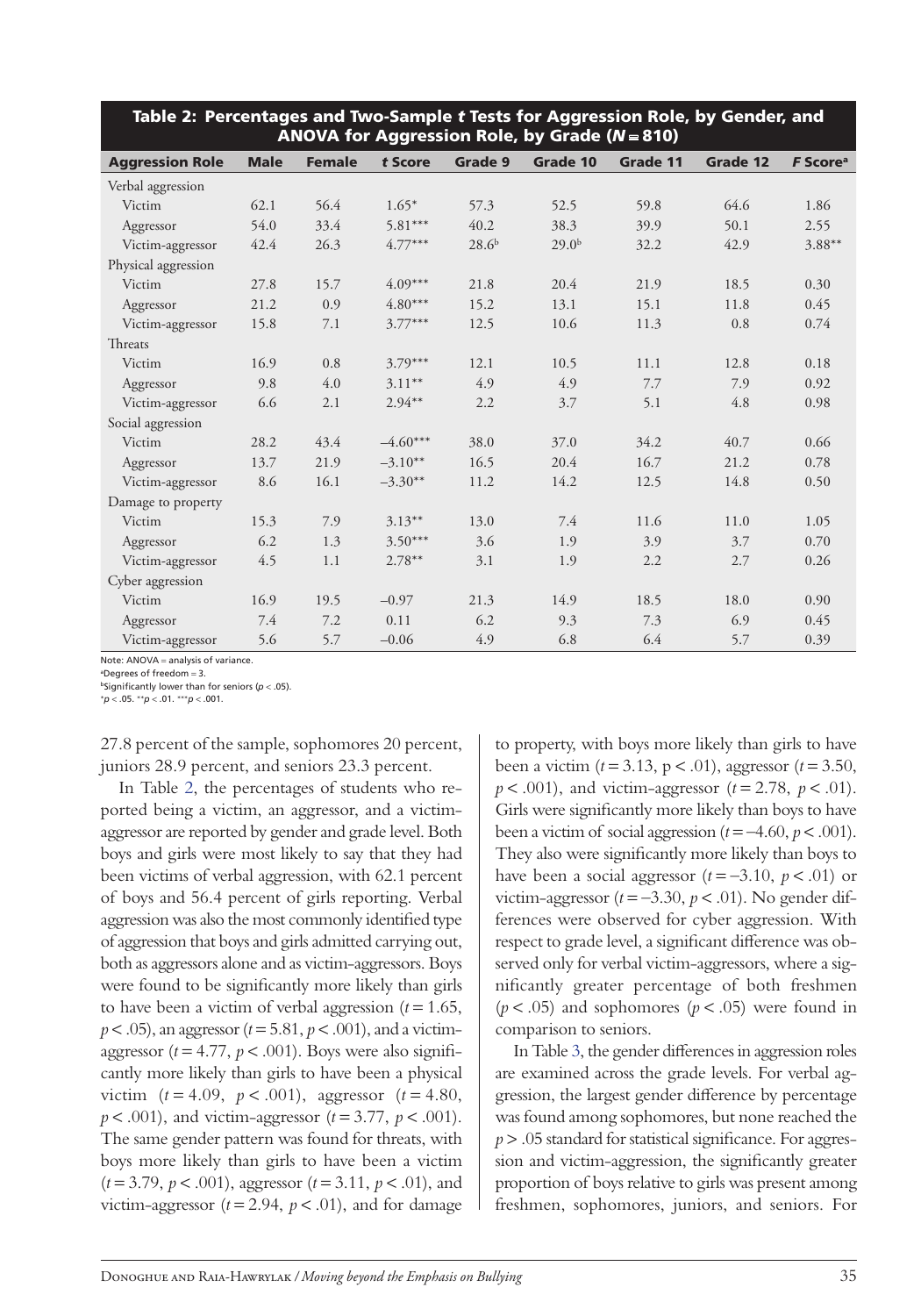|                                             |      | Table 3: P |                     |             | ercentages and t Score Values for Aggression Role, by Grade and Gender |         |                          |                  |           |             |                  |           |
|---------------------------------------------|------|------------|---------------------|-------------|------------------------------------------------------------------------|---------|--------------------------|------------------|-----------|-------------|------------------|-----------|
|                                             |      | Grade 9    |                     |             | Grade 10                                                               |         |                          | Grade 11         |           |             | Grade 12         |           |
| <b>Aggression Role</b>                      | Male | Female     | t Score             | <b>Male</b> | Female                                                                 | t Score | <b>Male</b>              | Female           | t Score   | <b>Male</b> | Female           | t Score   |
| Verbal aggression                           |      |            |                     |             |                                                                        |         |                          |                  |           |             |                  |           |
| Victim                                      | 59.8 | 55.1       | 0.71                | 61.7        | 47.5                                                                   | 1.63    | 60.2                     | 59.6             | 0.10      | 68.8        | 61.6             | 1.03      |
| Aggressor                                   | 49.1 | 32.2       | $2.59*$             | 50.8        | $30.7$<br>$22.8$                                                       | $2.54*$ | 50.5<br>41.9             | 32.9<br>25.7     | $2.70***$ | 67.5        | 39.3             | $3.98***$ |
| Victim-aggressor                            | 35.9 | 22.0       | $2.28*$             | 39.3        |                                                                        | $2.19*$ |                          |                  | $2.56*$   | 54.6        | 34.8             | $2.71***$ |
| Physical aggression                         |      |            |                     |             |                                                                        |         |                          |                  |           |             |                  |           |
| Victim                                      | 29.9 | 14.4       | $2.85*$             | 27.9        | 15.8                                                                   | 1.76    | 28.0                     | 17.9             | 1.77      | 24.7        | 14.3             | 1.74      |
| Aggressor                                   | 21.7 | 9.3        | $2.56*$             | 21.3        | 8.1                                                                    | $2.22*$ | 21.7                     | $10.7\,$         | $2.18*$   | 19.7        | 6.3              | $2.61*$   |
| Victim-aggressor                            | 17.0 | 8.5        | 2.53                | 18.0        | 61                                                                     | $2.17*$ | 15.2                     | 8.7              | 1.48      | 13.1        | 4.5              | 1.98      |
| Threats                                     |      |            |                     |             |                                                                        |         |                          |                  |           |             |                  |           |
| Victim                                      | 17.9 | 6.8        | $2.56*$             | 14.8        |                                                                        | 1.29    |                          | 7.1              | $2.25*$   | 16.9        | 9.9              | 1.35      |
| Aggressor                                   | 6.7  | 3.4        | 1.11                | 6.6         | $7.9$<br>4.0                                                           | 0.69    | 17.2<br>11.8<br>9.7      | 5.0              | 1.79      | 14.3        | 3.4              | $2.44*$   |
| Victim-aggressor                            | 3.8  | 0.9        | 1.44                | 4.9         | 3.0                                                                    | 0.60    |                          | 2.1              | $2.28*$   | $7.8\,$     | 2.7              | 1.45      |
| Social aggression                           |      |            |                     |             |                                                                        |         |                          |                  |           |             |                  |           |
| Victim                                      | 25.5 | 49.2       | $-3.77***$          | 36.1        |                                                                        | $-0.20$ | 26.9                     | 39.0             | $-1.96$   | 27.3        | 50.0             | $-3.26*$  |
| Aggressor                                   | 13.2 | 19.5       | $-1.27$<br>$-2.10*$ | 13.1        | 37.6<br>24.8                                                           | $-1.90$ | 11.8                     | 20.0             | $-1.71$   | 16.9        | 24.1             | $-1.22$   |
| Victim-aggressor                            | 6.6  | 15.3       |                     | 9.8         | 16.8                                                                   | $-1.30$ |                          | 15.7             | $-1.98*$  | 11.7        | 17.0             | $-1.03$   |
| Damage to property                          |      |            |                     |             |                                                                        |         |                          |                  |           |             |                  |           |
| Victim                                      | 19.8 | $6.8\,$    | $2.88***$           | 11.5        | 5.0                                                                    | $1.40$  |                          | 9.4              | 1.27      | 11.7        | 9.8              | 0.40      |
| Aggressor                                   | 7.5  | 0.0        | $2.93**$            | $4.9$       | 0.0                                                                    | 1.76    | $15.1$<br>$6.5$<br>$3.2$ | 2.1              | 1.52      | 5.2<br>2.6  | $2.7$<br>$2.7$   | 0.85      |
| Victim-aggressor                            | 6.6  | 0.0        | $2.73**$            | 4.9         | 0.0                                                                    |         |                          | 1.4              | 0.85      |             |                  | $-0.03$   |
| Cyber aggression                            |      |            |                     |             |                                                                        |         |                          |                  |           |             |                  |           |
| Victim                                      | 18.7 | 23.7       | $-0.92$             | 9.8         | 17.8                                                                   | $-1.34$ | 19.4                     | 17.9             | 0.28      | 16.7        | 18.8             | $-0.33$   |
| Aggressor                                   | 7.5  | 5.1        | 0.73                | 8.2         | 9.9                                                                    | $-0.37$ | 7.5                      | $\overline{7.1}$ | $0.11\,$  | 6.6         | $\overline{7.1}$ | $-0.15$   |
| Victim-aggressor                            | 5.6  | 4.2        | 0.47                | 6.6         | 6.9                                                                    | $-0.09$ |                          | 6.4              | 0.01      | 4.0         | 5.4              | $-0.45$   |
| $p < 05$ , $^{*+}p < 01$ , $^{*+}p < 001$ . |      |            |                     |             |                                                                        |         |                          |                  |           |             |                  |           |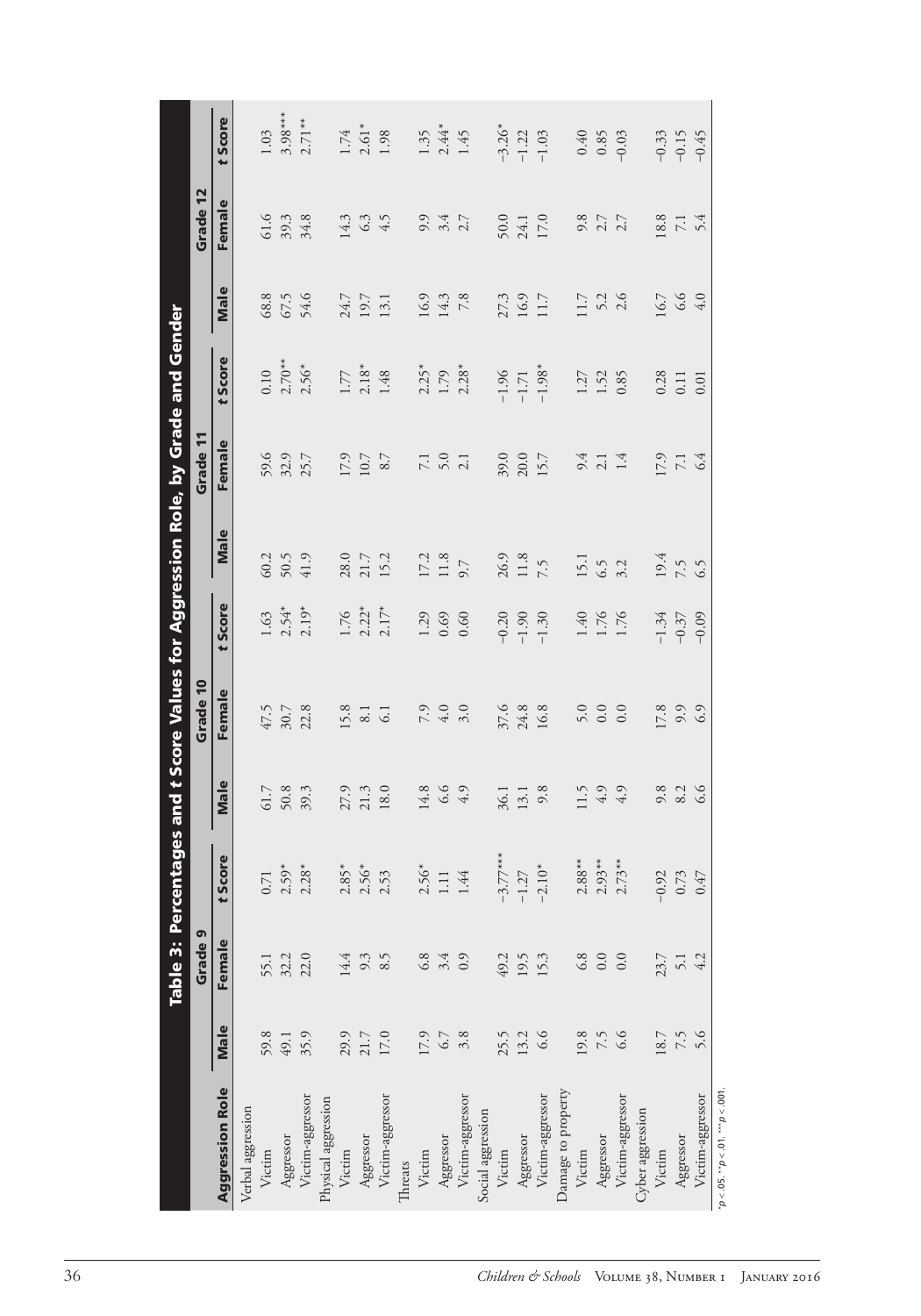physical aggression, the significantly higher proportion of male victims relative to female victims was found only among freshmen, with the other grade levels showing no significant differences. For physical aggressors, the significantly higher percentage of boys was the same for all grade levels, and for physical victim-aggressors, a significantly higher percentage of boys was found only among sophomores. Boys were significantly more likely than girls to be victims of threats in freshman and junior years, aggressors in senior year, and victim-aggressors in junior year. Boys were also significantly more likely than girls to be victims, aggressors, and victim-aggressors for damage to property. No other significant gender differences were observed for the other grade levels for either threats or damage to property. The significantly higher proportion of girls involved in social aggression was observed only among freshman-level victims and victim-aggressors, senior-level victims, and junior-level victim-aggressors. No significant differences were observed in cyber aggression in any of the four grades.

## **DISCUSSION**

Several limitations should be noted before considering the significance of the study's findings. Because the questionnaire did not permit students to identify with a gender other than male or female, we cannot be sure that all of the boys and girls in our sample fully identified with the selections they made, nor can we account for any gender differences in the school aside from those between the boys and girls who self-identified as such. Our sample was also limited to mainly white students living in a middleclass suburban area. These limitations make generalizations impossible; however, the results demonstrate what can be learned from measuring generalized peer aggression instead of relying on the traditional conventions in measuring bullying.

In this study, we have outlined the challenges encountered in measuring bullying using traditional criteria, reviewed the results of national studies of bullying based on these methodologies, and reported the results of an alternatively styled school climate survey that focused on generalized peer aggression instead of bullying. The results demonstrate what school social workers, counselors, and psychologists can expect to learn about their school climate by using a survey instrument to measure the prevalence of specific categories of aggression that do not include the requisite power differential, a minimum duration of victimization, or an intentionality test.

Measuring the extent of bullying has become a ubiquitous feature of school climate surveys administered to children. A wealth of data and measuring instruments are available for this purpose, but students are rarely asked about aggression in general, and they are often told to exclude equal strength aggression when taking surveys on school climate. For this reason, it is unclear whether students would report the same prevalence of aggressive acts at school if they were permitted to consider all forms of aggression, and not just those that are repeated or characterized by a power imbalance. This limitation in the existing research raises questions about whether the patterns in aggression and victimization overall, as well as the patterns by gender and grade level, are the same for bullying and for more generalized acts of aggression.

In addition, an overemphasis in schools on the effects of bullying is problematic for conceptual reasons, such as the fact that aggressive roles may be fluid because individuals may be at one moment victimized and at another participants in carrying out aggression. Parents and teachers are often advised by school personnel that equal strength conflict is normal, but when a power differential is involved, it is a form of bullying. This distinction between normal conflict and bullying is important because counselors use different protocols for managing equal strength conflict and bullying, and there are different mandated reporting and investigation procedures under states' specific antibullying legislation. As such, students and parents may interpret this to mean that bullying is the only form of aggression to be concerned about, or that equal strength aggression is acceptable. In addition, the emphasis on antibullying programs in schools and the high degree of media attention surrounding bullying may signal to parents and students that complaints about victimization are more likely to be heard if they are described as bullying rather than equal strength conflict.

Similar to research results on bullying, we found that boys were more likely to be involved in physical aggression and girls were more likely to be involved in social aggression (Esbensen & Carson, 2009). We also found that boys were more likely than girls to report being involved in threats and damage to property. Grade-level effects on the roles played were minimal, but grade-level data showed that the differences between boys and girls were not consistent across all four years. By providing information of this kind to school administrators, it is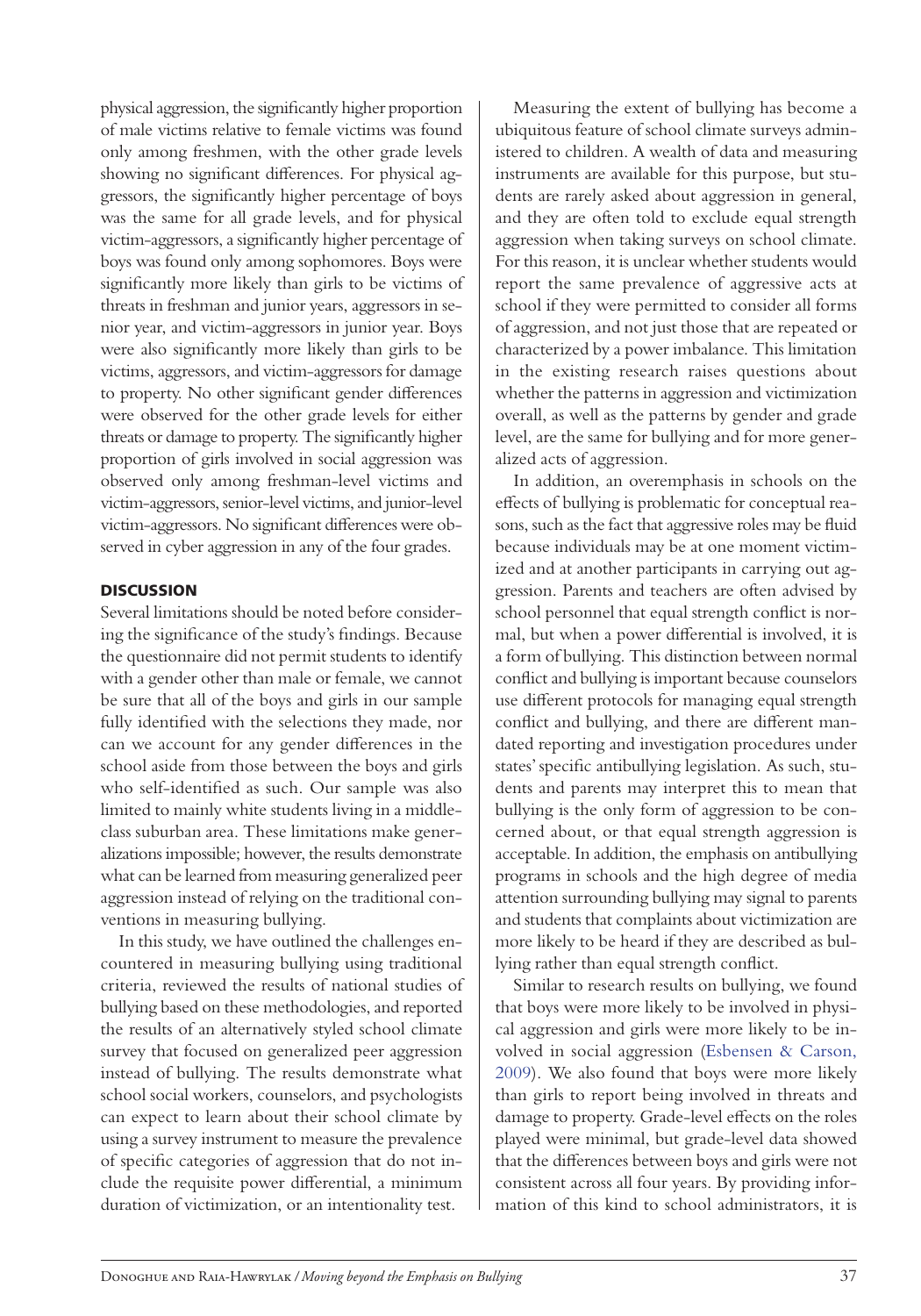possible for them to identify what the most problematic issues with aggression are in their school. Generalized aggression data can be useful for identifying where the greatest prevalence of aggression is taking place, and who are the students most likely to be victimized or engaging in aggressive acts. By using a reporting method that does not rely on the word "bullying" or require a minimum duration of aggressive acts, there is less potential for students to use subjective judgment when deciding when to admit to an act or acknowledge they have been victimized. By permitting students to report equal strength aggression in addition to aggressive acts characterized by a power differential, it may also be less justifiable for students to underreport aggressive acts due to a perceived difficulty in assessing levels of power. Asking about aggression without requiring a power differential to be present also may enable students to report without feeling that they must identify with the label of being a stronger bully or a weaker victim. The absence of an intentionality requirement can be effective as well if it leads to reporting that would have otherwise been discounted due to a reluctance to attribute malicious intent to others, or an acknowledgment that we can never really be sure what people intend.

Practitioners generally agree that a whole-school (or ecological) approach is preferable for reducing bullying behaviors (Pearce, Cross, Monks, Waters, & Falconer, 2011), and there is reason to believe this would be true for generalized aggression as well. This approach is considered most effective when it is informed by data indicating patterns in victimization and aggression. By measuring all forms of aggression in school surveys, not just those that meet the definition of bullying, school administrators may gain a more complete picture of the challenges posed by peer conflict at school and respond more effectively. Knowledge of the scope of aggressive behaviors, which may or may not be chronic and involve a power imbalance, can enable teachers and other school personnel to be more vigilant about all negative behaviors, whether or not they are in the realm of liability for antibullying rules.

We used new measures of peer aggression and intentionally excluded cues in the questionnaire that would prime students to think of a typical bullying situation, such as the presence of a power differential, and the need for acts to be repeated to be included. We also conducted our analysis with a large sample drawn from just one school. In our efforts to gather the data, we found that school administrators were interested in measuring bullying because of the new state mandates to protect students from this particular form of aggression. We expect that the advantages to be gained from using the more generalized definition of aggression in high school studies of school climate are not yet known and may be difficult to assess at this time when students, parents, the education community, and the media are focused so intently on mounting antibullying campaigns. For these reasons, we have sought to begin a new dialogue that moves beyond bullying and inspires new research on peer aggression that is not limited by the narrowness of one specific form of aggressive behavior.

### **REFERENCES**

- Ashbaughm, L. P., & Cornell, D. G. (2008). Sexual harassment and bullying behaviors in sixth-graders. *Journal of School Violence, 7*(2), 21–38. [doi:10.1300/](http://dx.doi.org/10.1300/J202v07n02_03) [J202v07n02\\_03](http://dx.doi.org/10.1300/J202v07n02_03)
- Boulton, M. J., Trueman, M., & Flemington, I. (2002). Associations between secondary school pupils' definitions of bullying, attitudes towards bullying, and tendencies to engage in bullying: Age and sex differences. *Educational Studies, 28*, 353–370.
- Bradshaw, C. P., Waasdorp, T. E., O'Brennan, L. M., & Gulemetova, M. (2011). *Findings from the National Education Association's nationwide study of bullying: Teachers' and education support professionals' perspectives*. Retrieved from [http://www.nea.org/assets/docs/](http://www.nea.org/assets/docs/Nationwide_Bullying_Research_Findings.pdf) [Nationwide\\_Bullying\\_Research\\_Findings.pdf](http://www.nea.org/assets/docs/Nationwide_Bullying_Research_Findings.pdf)
- Carrera, M. V., DePalma, R., & Lameiras, M. (2011). Toward a more comprehensive understanding of bullying in school settings. *Educational Psychology Review, 23*, 479–499. [doi:10.1007/s10648-011-9171-x](http://dx.doi.org/10.1007/s10648-011-9171-x)
- Cascardi, M., Brown, C., Iannarone, M., & Cardona, N. (2014). The problem with overly broad definitions of bullying: Implications for the schoolhouse, the statehouse, and the ivory tower. *Journal of School Violence, 13*, 253–276.
- Chan, J.H.F. (2009). Where is the imbalance? *Journal of School Violence, 8*, 177–190. [doi:10.1080/15388220](http://dx.doi.org/10.1080/15388220802074199) [802074199](http://dx.doi.org/10.1080/15388220802074199)
- Cheng, Y. Y., Chen, L. M., Ho, H. C., & Cheng, C. L. (2011). Definitions of school bullying in Taiwan: A comparison of multiple perspectives. *School Psychology International, 32*(3), 227–243.
- Collins, R. (2011, July 7). The inflation of bullying: From fagging to cyber-effervescent scapegoating [Web log]. Retrieved from [http://sociological-eye.blogspot](http://sociological-eye.blogspot.com/2011/07/inflation-of-bullying-from-fagging-to.html) [.com/2011/07/inflation-of-bullying-from](http://sociological-eye.blogspot.com/2011/07/inflation-of-bullying-from-fagging-to.html)[fagging-to.html](http://sociological-eye.blogspot.com/2011/07/inflation-of-bullying-from-fagging-to.html)
- Cunningham, C. E., Cunningham, L. J., Ratcliffe, J., & Vaillancourt, T. (2010). A qualitative analysis of the bullying prevention and intervention recommendations of students in grades 5 to 8. *Journal of School Violence, 9*, 321–338.
- deLara, E. W. (2012). Why adolescents don't disclose incidents of bullying and harassment. *Journal of School Violence, 11*, 288–305.
- Donoghue, C., Rosen, D., Almeida, A., & Brandwein, D. (2015). When is peer aggression 'bullying'? An analysis of elementary and middle school student discourse on bullying at school. *Qualitative Research in Education, 4*, 26–44.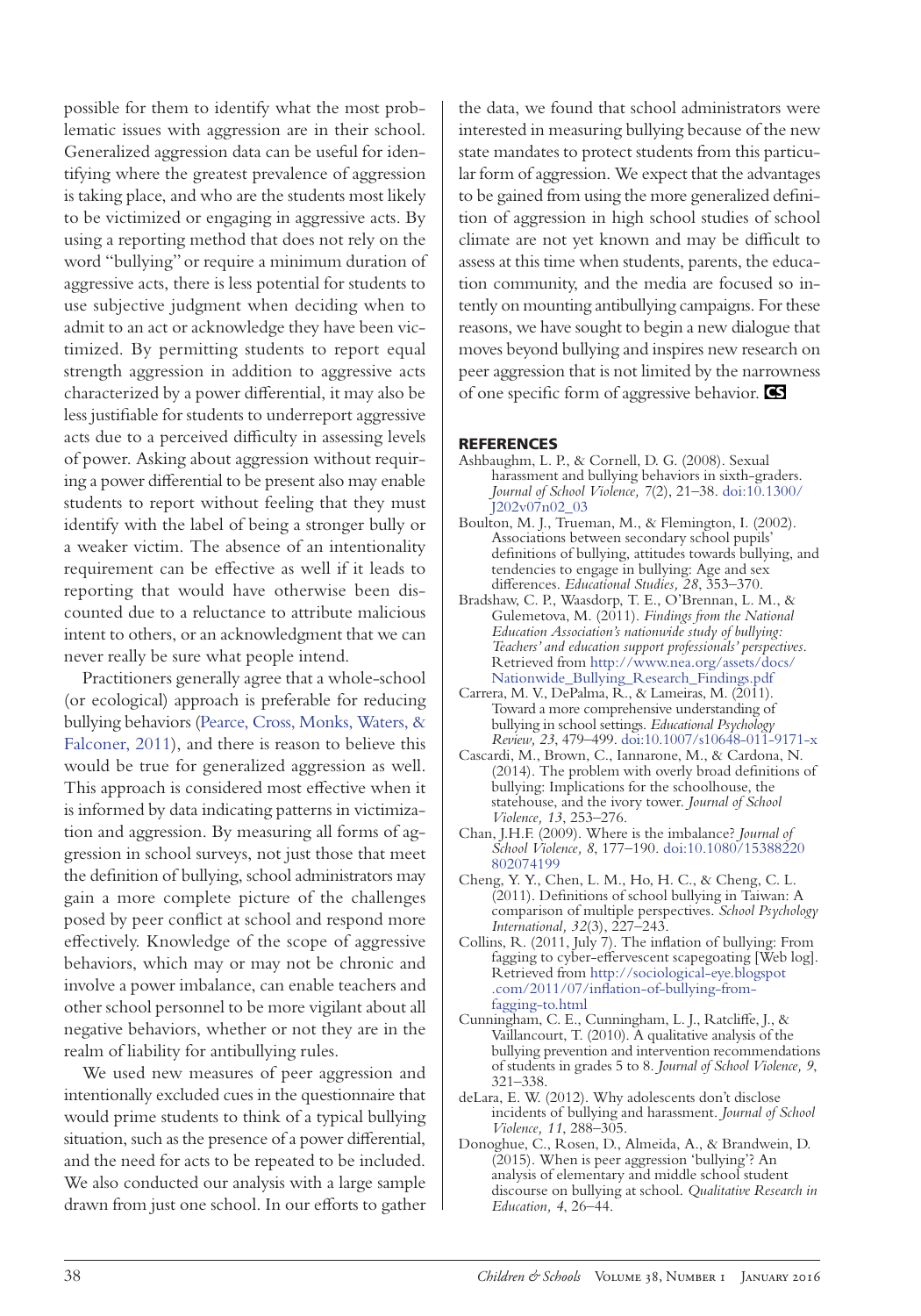Eliot, M., Cornell, D., Gregory, A., & Fan, X. (2010). Supportive school climate and student willingness to seek help for bullying and threats of violence. *Journal of School Psychology, 48*, 533–553. [doi:10.1016/j](http://dx.doi.org/10.1016/j.jsp.2010.07.001) [.jsp.2010.07.001](http://dx.doi.org/10.1016/j.jsp.2010.07.001)

Esbensen, F. A., & Carson, D. C. (2009). Consequences of being bullied results from a longitudinal assessment of bullying victimization in a multisite sample of American students. *Youth & Society, 41*, 209–233.

Finkelhor, D., Turner, H. A., & Hamby, S. (2012). Let's prevent peer victimization, not just bullying. *Child Abuse & Neglect, 36*, 271–274.

Frisén, A., Holmqvist, K., & Oscarsson, D. (2008). 13-year-olds' perception of bullying: Definitions, reasons for victimisation and experience of adults' response. *Educational Studies, 34*, 105–117.

Gendron, B. P., Williams, K. R., & Guerra, N. G. (2011). An analysis of bullying among students within schools: Estimating the effects of individual normative beliefs, self-esteem, and school climate. *Journal of School Violence, 10*, 150–164.

Guerra, N. G., Williams, K. R., & Sadek, S. (2011). Understanding bullying and victimization during childhood and adolescence: A mixed methods study. *Child Development, 82*, 295–310.

Hong, J. S., & Espelage, D. L. (2012). A review of research on bullying and peer victimization in school: An ecological system analysis. *Aggression and Violent Behavior, 17*, 311–322.

Human Rights Campaign. (2015). *Collecting transgenderinclusive gender data in workplace and other surveys*. Retrieved from [http://www.hrc.org/resources/](http://www.hrc.org/resources/entry/collecting-transgender-inclusive-gender-data-in-workplace-and-other-surveys) [entry/collecting-transgender-inclusive-gender-data](http://www.hrc.org/resources/entry/collecting-transgender-inclusive-gender-data-in-workplace-and-other-surveys)[in-workplace-and-other-surveys](http://www.hrc.org/resources/entry/collecting-transgender-inclusive-gender-data-in-workplace-and-other-surveys)

Kaltiala-Heino, R., Rimpelä, M., Marttunen, M., Rimpelä, A., & Rantanen, P. (1999). Bullying, depression, and suicidal ideation in Finnish adolescents: School survey. *BMJ, 319*, 348–351.

Kert, A. S., Codding, R. S., Tryon, G. S., & Shiyko, M. (2010). Impact of the word "bully" on the reported rate of bullying behavior. *Psychology in the Schools, 47*, 193–204.

McConville, D. W., & Cornell, D. G. (2003). Aggressive attitudes predict aggressive behavior in middle school students. *Journal of Emotional and Behavioral Disorders, 11*(3), 179–187.

Mishna, F. (2004). A qualitative study of bullying from multiple perspectives. *Children & Schools, 26*, 234–247.

Monks, C. P., & Smith, P. K. (2006). Definitions of bullying: Age differences in understanding of the term, and the role of experience. *British Journal of Developmental Psychology, 24*, 801–821.

Nansel, T. R., Haynie, D. L., & Simonsmorton, B. G. (2003). The association of bullying and victimization with middle school adjustment. *Journal of Applied School Psychology, 19*(2), 45–61.

Naylor, P., Cowie, H., Cossin, F., de Bettencourt, R., & Lemme, F. (2006). Teachers' and pupils' definitions of bullying. *British Journal of Educational Psychology, 76*, 553–576.

New Jersey Public Law, P.L. 2001, Chapter 364, 18A:36-34. Olweus, D. (1993). *Bullying at school: What we know and* 

*what we can do*. Cambridge, MA: Blackwell. Pearce, N., Cross, D., Monks, H., Waters, S., & Falconer, S. (2011). Current evidence of best practice in whole-school bullying intervention and its potential

to inform cyberbullying interventions. *Australian Journal of Guidance and Counselling, 21*, 1–21.

Teräsahjo, T., & Salmivalli, C. (2003). "She is not actually bullied": The discourse of harassment in student groups. *Aggressive Behavior, 29*(2), 134–154.

- Vaillancourt, T., McDougall, P., Hymel, S., Krygsman, A., Miller, J., Stiver, K., & Davis, C. (2008). Bullying: Are researchers and children/youth talking about the same thing? *International Journal of Behavioral Development, 32*, 486–495.
- West, A., & Salmon, G. (2000). Bullying and depression: A case report. *International Journal of Psychiatry in Clinical Practice, 4*(1), 73–75.

*Christopher Donoghue, PhD, is assistant professor, Department of Sociology, Montclair State University, 1 Normal Avenue, Montclair, NJ 07043; e-mail: donoghuec@montclair.edu.* 

*Alicia Raia-Hawrylak, MA, MST, is a PhD candidate, School of Arts and Sciences, Department of Sociology, Rutgers University, New Brunswick, NJ.*

Original manuscript received March 10, 2015 Final revision received May 28, 2015 Accepted June 25, 2015 Advance Access Publication November 24, 2015

# **AS READERS SEE IT**

Readers: This space is for you! We wel-<br>Recome your letters expressing opinions of interest to the field or comments on articles published in this journal. Send your letter (three double-spaced pages or fewer) as a Word document through the online portal at http://cs.msubmit.net (initial, one-time registration is required).